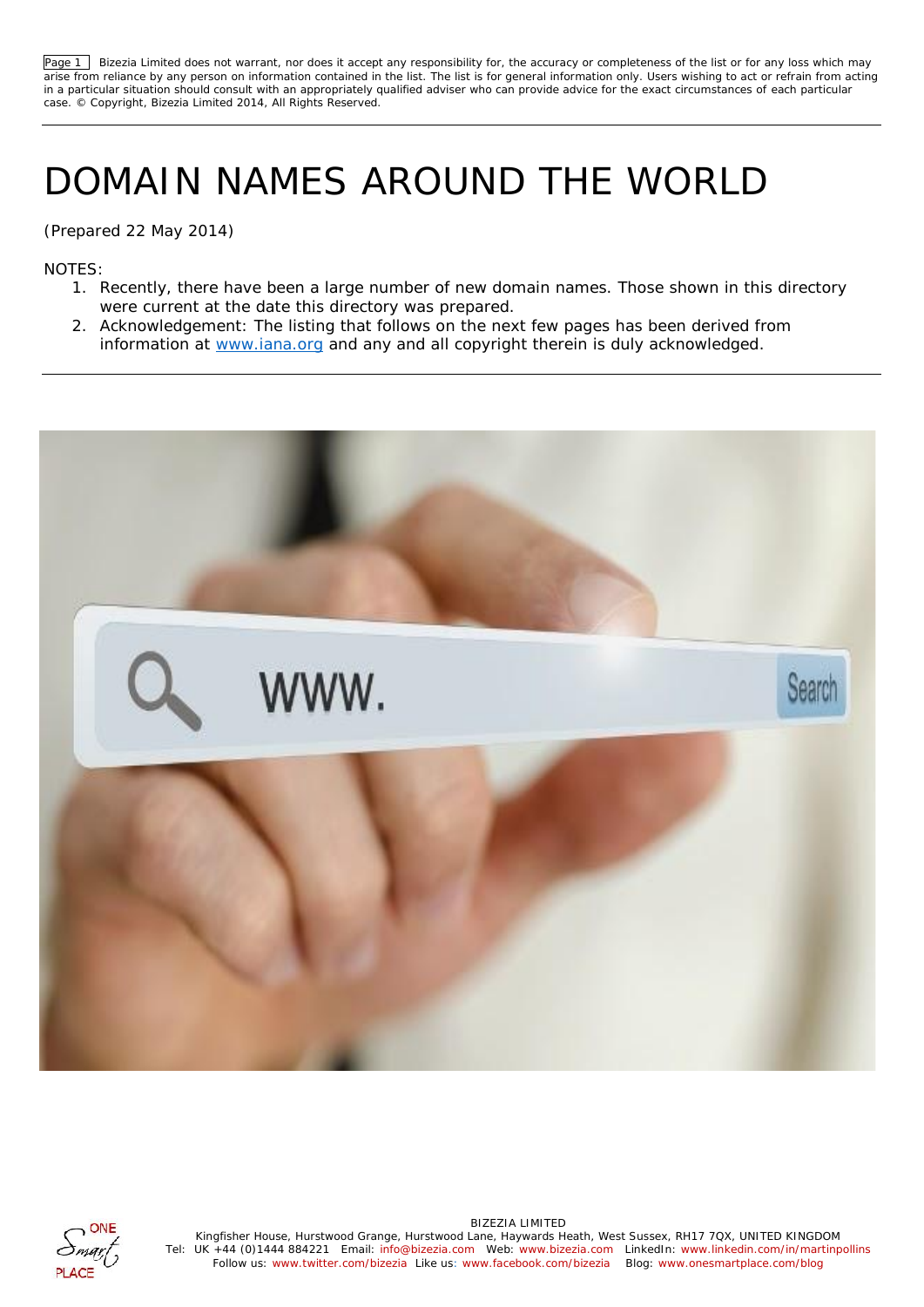Page 2 Bizezia Limited does not warrant, nor does it accept any responsibility for, the accuracy or completeness of the list or for any loss which may arise from reliance by any person on information contained in the list. The list is for general information only. Users wishing to act or refrain from acting in a particular situation should consult with an appropriately qualified adviser who can provide advice for the exact circumstances of each particular case. © Copyright, Bizezia Limited 2014, All Rights Reserved.

## INTRODUCTION

With the new web addresses (also known as new gTLDs – generic top level domains) such as .bio, .ski, .uno, .club or .app, the internet is becoming more diverse and more and more personalised.

A top-level domain is a domain name in the Domain Name System that is a direct subdomain of the DNS root zone.

**Root Zone Database**

The Root Zone Database represents the delegation details of toplevel domains, including gTLDs such as .com, and country-code TLDs such as .uk. As the manager of the DNS root zone, IANA is



responsible for coordinating these delegations in accordance with its policies and procedures.

IANA manages the DNS Root Zone (assignments of ccTLDs (Country Code TLDs) and gTLDs) along with other functions such as the .int and .arpa zones.

- Root Zone Management
- **Database of Top Level Domains**
- .int Registry
- .arpa Registry
- **IDN Practices Repository**

Much of the data is available via the WHOIS protocol at whois.iana.org.

## **About IANA and Further Information**

IANA is responsible for the operation and maintenance of a number of key aspects of the DNS, including the root zone, and the .int and .arpa domains.

The DNS Root Zone: IANA is the global coordinator of the DNS root. The root is the upper-most part of the DNS hierarchy, and involves delegating administrative responsibility of "top-level domains", which are the last segment of a domain name, such as .com, .uk and .nz. Part of this task includes evaluating requests to change the operators of country code domains, as well as day-to-day maintenance of the details of the existing operators.

.INT: IANA operates the .int top-level domain, designed for the sole use of cross-national organisations, such as treaty organisations, that do not naturally fit into a specific country's top-level domain. For example, who.int for the World Health Organisation.

.ARPA: The .arpa domain is used internally by Internet protocols, such as for reverse mapping of IP addresses, and delivery of ENUM phone number mapping. IANA administers this domain in close liaison with the Internet Architecture Board, which has policy responsibility for .arpa.

IDN Practices Repository: To help foster the deployment of Internationalised Domain Names (IDNs), IANA provides a repository of "IDN tables" which document the permissible characters for different languages and scripts provided for registration by different top-level domain registries. The repository is informative, and designed for information sharing.

Root Key Signing Key: The Root Key Signing Key is managed by ICANN to provide for verification of the DNSSEC-signed root zone.

Special Purpose Domains: A number of special domains are reserved or managed for demonstration purposes, or for future use.

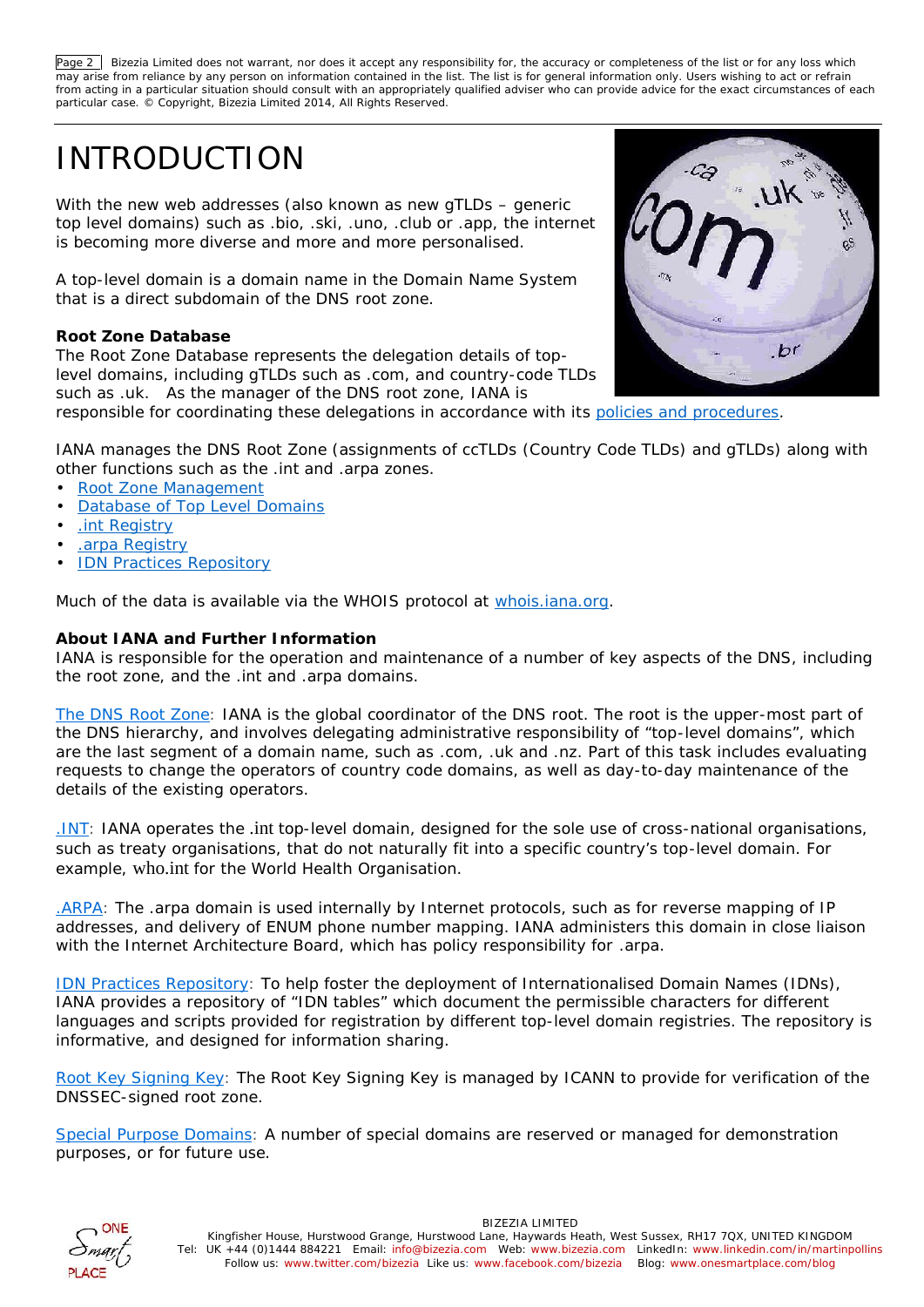Page 3 Bizezia Limited does not warrant, nor does it accept any responsibility for, the accuracy or completeness of the list or for any loss which may arise from reliance by any person on information contained in the list. The list is for general information only. Users wishing to act or refrain from acting in a particular situation should consult with an appropriately qualified adviser who can provide advice for the exact circumstances of each particular case. © Copyright, Bizezia Limited 2014, All Rights Reserved.

## TOP LEVEL AND COUNTRY CODE NAMES

| Domain         | Type           | Sponsoring Organisation                                                                      |
|----------------|----------------|----------------------------------------------------------------------------------------------|
| <u>.ac</u>     | country-code   | Network Information Center (AC Domain Registry)<br>c/o Cable and Wireless (Ascension Island) |
| .academy       | generic        | Half Oaks, LLC                                                                               |
| .accountants   | generic        | Knob Town, LLC                                                                               |
| .actor         | generic        | United TLD Holdco Ltd.                                                                       |
| <u>.ad</u>     | country-code   | Andorra Telecom                                                                              |
| .ae            | country-code   | Telecommunication Regulatory Authority (TRA)                                                 |
| aero.          | sponsored      | Societe Internationale de Telecommunications<br>Aeronautique (SITA INC USA)                  |
| <u>.af</u>     | country-code   | Ministry of Communications and IT                                                            |
| .aq            | country-code   | <b>UHSA School of Medicine</b>                                                               |
| <u>.agency</u> | generic        | Steel Falls, LLC                                                                             |
| <u>.ai</u>     | country-code   | Government of Anguilla                                                                       |
| airforce       | generic        | United TLD Holdco Ltd.                                                                       |
| <u>.al</u>     | country-code   | Electronic and Postal Communications Authority -<br>AKEP                                     |
| <u>.am</u>     | country-code   | <b>Internet Society</b>                                                                      |
| <u>.an</u>     | country-code   | University of Curacao                                                                        |
| <u>.ao</u>     | country-code   | Faculdade de Engenharia da Universidade                                                      |
|                |                | Agostinho Neto                                                                               |
| .aq            | country-code   | Antarctica Network Information Centre Limited                                                |
| .ar            | country-code   | Presidencia de la Nación - Secretaría Legal y                                                |
|                |                | Técnica                                                                                      |
| <u>.archi</u>  | generic        | STARTING DOT LIMITED                                                                         |
| .arpa          | infrastructure | Internet Assigned Numbers Authority                                                          |
| <u>.as</u>     | country-code   | AS Domain Registry                                                                           |
| <u>.asia</u>   | sponsored      | DotAsia Organisation Ltd.                                                                    |
| associates     | generic        | Baxter Hill, LLC                                                                             |
| <u>.at</u>     | country-code   | nic.at GmbH                                                                                  |
| <u>.au</u>     | country-code   | .au Domain Administration (auDA)                                                             |
| .audio         | generic        | Uniregistry, Corp.                                                                           |
| <u>.aw</u>     | country-code   | <b>SETAR</b>                                                                                 |
| .ax            | country-code   | Ålands landskapsregering                                                                     |
| <u>.axa</u>    | generic        | <b>AXA SA</b>                                                                                |
| <u>.az</u>     | country-code   | IntraNS                                                                                      |
| <u>.ba</u>     | country-code   | Universtiy Telinformatic Centre (UTIC)                                                       |
| <u>.bar</u>    | generic        | Punto 2012 Sociedad Anonima Promotora de                                                     |
|                |                | Inversion de Capital Variable                                                                |
| bargains       | generic        | Half Hallow, LLC                                                                             |
| <u>.bayern</u> | generic        | Bayern Connect GmbH                                                                          |
| <u>.bb</u>     | country-code   | Government of Barbados Ministry of Economic                                                  |
|                |                | Affairs and Development Telecommunications Unit                                              |
| <u>.bd</u>     | country-code   | Ministry of Post & Telecommunications Bangladesh                                             |
|                |                | Secretariat                                                                                  |
| <u>.be</u>     | country-code   | DNS BE vzw/asbl                                                                              |
| .beer          | generic        | Top Level Domain Holdings Limited                                                            |
| <u>.berlin</u> | generic        | dotBERLIN GmbH & Co. KG                                                                      |
| .best          | generic        | BestTLD Pty Ltd                                                                              |
| <u>.bf</u>     | country-code   | ARCE-AutoritE de REgulation des Communications                                               |
|                |                | Electroniques                                                                                |
| <u>.bq</u>     | country-code   | Register.BG                                                                                  |

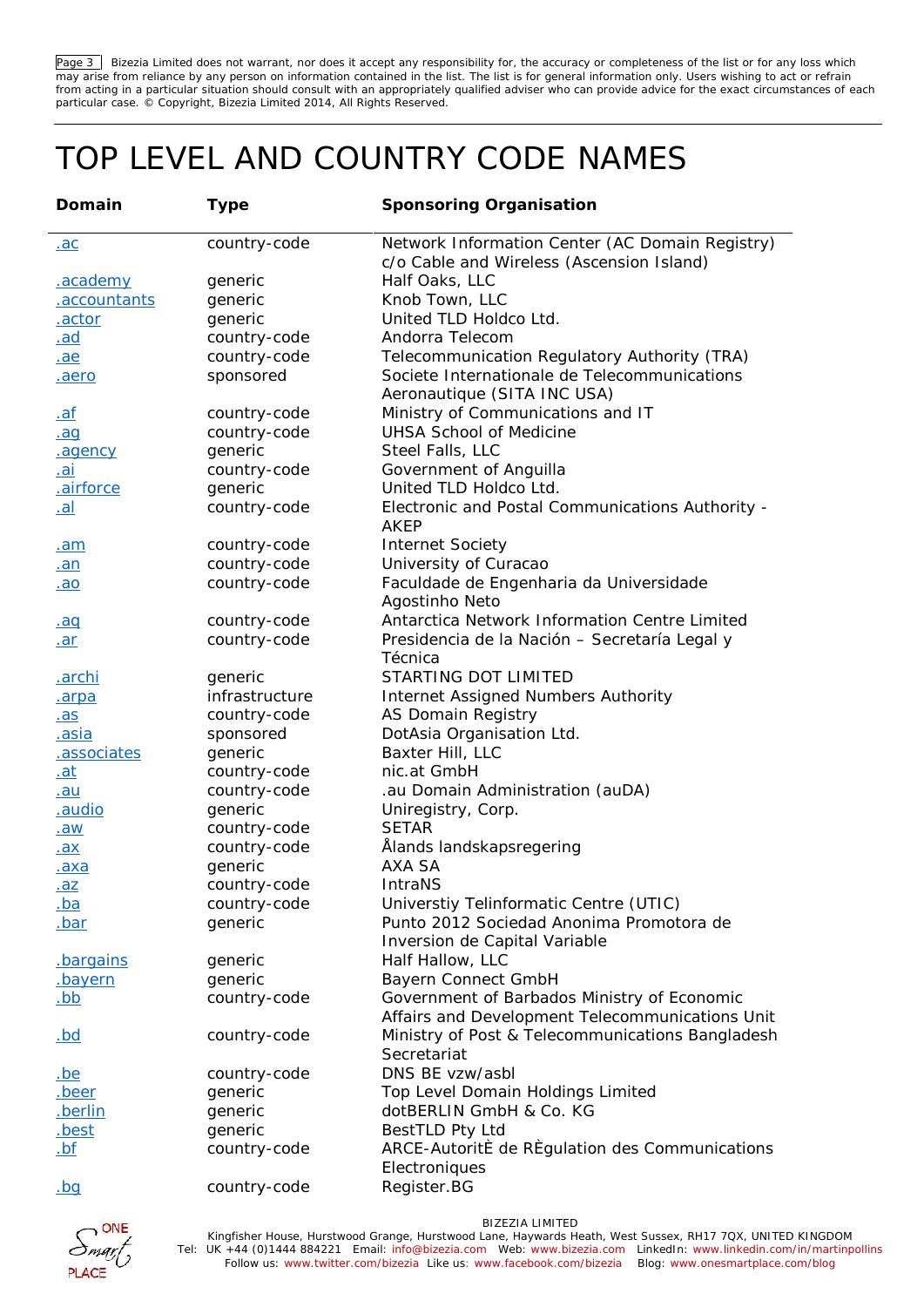Page 4 | Bizezia Limited does not warrant, nor does it accept any responsibility for, the accuracy or completeness of the list or for any loss which may arise from reliance by any person on information contained in the list. The list is for general information only. Users wishing to act or refrain from acting in a particular situation should consult with an appropriately qualified adviser who can provide advice for the exact circumstances of each particular case. © Copyright, Bizezia Limited 2014, All Rights Reserved.

| Domain              | Type               | Sponsoring Organisation                                                                                         |
|---------------------|--------------------|-----------------------------------------------------------------------------------------------------------------|
| <u>.bh</u>          | country-code       | Telecommunications Regulatory Authority (TRA)                                                                   |
| <u>id.</u>          | country-code       | Centre National de l'Informatique                                                                               |
| <u>.bid</u>         | generic            | dot Bid Limited                                                                                                 |
| .bike               | generic            | Grand Hollow, LLC                                                                                               |
| <u>.biz</u>         | generic-restricted | NeuStar, Inc.                                                                                                   |
| <u>.bj</u>          | country-code       | Benin Telecoms S.A.                                                                                             |
| $\underline{Id}$ .  | country-code       | Not assigned                                                                                                    |
| .black              | generic            | Afilias Limited                                                                                                 |
| <u>.blackfriday</u> | generic            | Uniregistry, Corp.                                                                                              |
| blue.               | generic            | Afilias Limited                                                                                                 |
| <u>.bm</u>          | country-code       | Registry General Ministry of Labour and Immigration                                                             |
| <u>.bn</u>          | country-code       | Telekom Brunei Berhad                                                                                           |
| <u>.bo</u>          | country-code       | Agencia para el Desarrollo de la Información de la Sociedad<br>en Bolivia                                       |
| .boutique           | generic            | Over Galley, LLC                                                                                                |
| <u>.bq</u>          | country-code       | Not assigned                                                                                                    |
| <u>.br</u>          | country-code       | Comite Gestor da Internet no Brasil                                                                             |
| <u>.bs</u>          | country-code       | The College of the Bahamas                                                                                      |
| <u>.bt</u>          | country-code       | Ministry of Information and Communications                                                                      |
| <u>.build</u>       | generic            | Plan Bee LLC                                                                                                    |
| .builders           | generic            | Atomic Madison, LLC                                                                                             |
| <u>.buzz</u>        | generic            | DOTSTRATEGY CO.                                                                                                 |
| <u>.bv</u>          | country-code       | UNINETT Norid A/S                                                                                               |
| <u>.bw</u>          | country-code       | Botswana Communications Regulatory Authority (BOCRA)                                                            |
| $by$                | country-code       | Reliable Software Inc.                                                                                          |
| $\underline{.}$ bz  | country-code       | University of Belize                                                                                            |
| ca                  | country-code       | Canadian Internet Registration Authority (CIRA) Autorite<br>Canadienne pour les Enregistrements Internet (ACEI) |
| <u>.cab</u>         | generic            | Half Sunset, LLC                                                                                                |
| <u>.camera</u>      | generic            | Atomic Maple, LLC                                                                                               |
| .camp               | generic            | Delta Dynamite, LLC                                                                                             |
| .capital            | generic            | Delta Mill, LLC                                                                                                 |
| .cards              | generic            | Foggy Hollow, LLC                                                                                               |
| .care               | generic            | Goose Cross, LLC                                                                                                |
| .career             | generic            | dotCareer LLC                                                                                                   |
| careers             | generic            | Wild Corner, LLC                                                                                                |
| <u>.cash</u>        | generic            | Delta Lake, LLC                                                                                                 |
| .cat                | sponsored          | Fundacio puntCAT                                                                                                |
| catering            | generic            | New Falls. LLC                                                                                                  |
| .CC                 | country-code       | eNIC Cocos (Keeling) Islands Pty. Ltd. d/b/a Island                                                             |
|                     |                    | Internet Services                                                                                               |
| <u>.cd</u>          | country-code       | Office Congolais des Postes et Télécommunications - OCPT                                                        |
| <u>.center</u>      | generic            | Tin Mill, LLC                                                                                                   |
| $. \overline{ceo}$  | generic            | <b>CEOTLD Pty Ltd</b>                                                                                           |
| <u>.cf</u>          | country-code       | Societe Centrafricaine de Telecommunications (SOCATEL)                                                          |
| .cq                 | country-code       | ONPT Congo and Interpoint Switzerland                                                                           |
| $ch$                | country-code       | SWITCH The Swiss Education & Research Network                                                                   |
| cheap               | generic            | Sand Cover, LLC                                                                                                 |
| .christmas          | generic            | Uniregistry, Corp.                                                                                              |
| .church             | generic            | Holly Fileds, LLC                                                                                               |
| <u>.ci</u>          | country-code       | INP-HB Institut National Polytechnique Felix Houphouet                                                          |
|                     |                    | Boigny                                                                                                          |
| .citic              | generic            | <b>CITIC Group Corporation</b>                                                                                  |

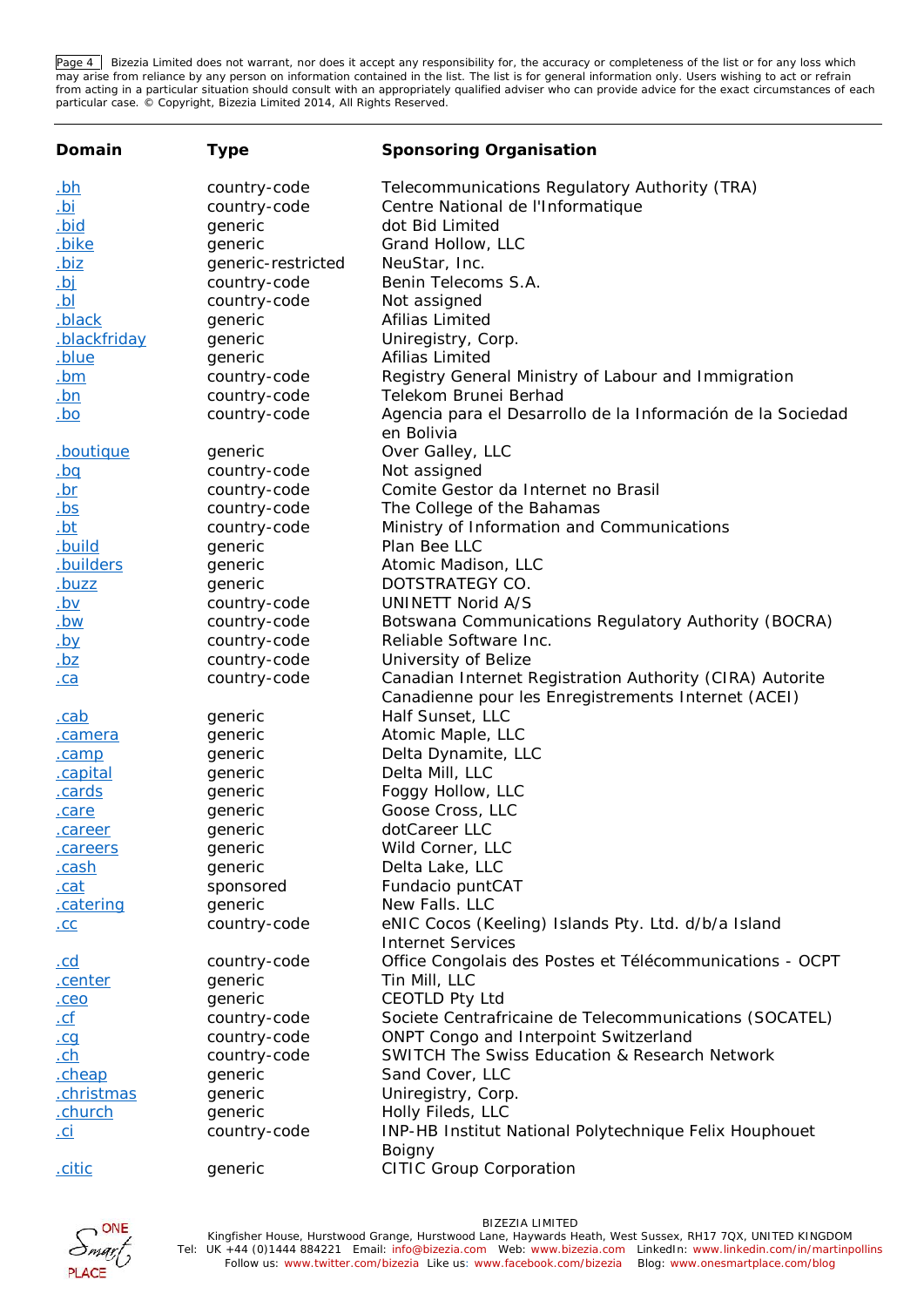Page 5 | Bizezia Limited does not warrant, nor does it accept any responsibility for, the accuracy or completeness of the list or for any loss which may arise from reliance by any person on information contained in the list. The list is for general information only. Users wishing to act or refrain from acting in a particular situation should consult with an appropriately qualified adviser who can provide advice for the exact circumstances of each particular case. © Copyright, Bizezia Limited 2014, All Rights Reserved.

| Domain           | Type         | Sponsoring Organisation                                                          |
|------------------|--------------|----------------------------------------------------------------------------------|
| <u>.ck</u>       | country-code | Telecom Cook Islands Ltd.                                                        |
| CL               | country-code | NIC Chile (University of Chile)                                                  |
| .claims          | generic      | <b>Black Corner, LLC</b>                                                         |
| cleaning         | generic      | Fox Shadow, LLC                                                                  |
| .clinic          | generic      | Goose Park, LLC                                                                  |
| .clothing        | generic      | Steel Lake, LLC                                                                  |
| <u>.club</u>     | generic      | .CLUB DOMAINS, LLC                                                               |
| . <sub>cm</sub>  | country-code | Cameroon Telecommunications (CAMTEL)                                             |
| <u>.cn</u>       | country-code | Computer Network Information Center, Chinese Academy of                          |
|                  |              | Sciences                                                                         |
| <u>.co</u>       | country-code | .CO Internet S.A.S.                                                              |
| codes.           | generic      | Puff Willow, LLC                                                                 |
| .coffee          | generic      | Trixy Cover, LLC                                                                 |
| .college         | generic      | XYZ.COM LLC                                                                      |
| cologne.         | generic      | NetCologne Gesellschaft für Telekommunikation mbH                                |
| .com             | generic      | VeriSign Global Registry Services                                                |
| .community       | generic      | Fox Orchard, LLC                                                                 |
| .company         | generic      | Silver Avenue, LLC                                                               |
| .computer        | generic      | Pine Mill, LLC                                                                   |
| .construction    | generic      | Fox Dynamite, LLC                                                                |
| .contractors     | generic      | Magic Woods, LLC                                                                 |
| .cooking         | generic      | Top Level Domain Holdings Limited                                                |
| .cool            | generic      | Koko Lake, LLC                                                                   |
| .coop            | sponsored    | DotCooperation LLC                                                               |
| <u>.country</u>  | generic      | Top Level Domain Holdings Limited                                                |
| <u>.cr</u>       | country-code | National Academy of Sciences Academia Nacional de Ciencias                       |
| .credit          | generic      | Snow Shadow, LLC                                                                 |
| .creditcard      | generic      | Binky Frostbite, LLC                                                             |
| .cruises         | generic      | Spring Way, LLC                                                                  |
| <u>.cu</u>       | country-code | CENIAInternet Industria y San Jose Capitolio Nacional                            |
| .CV              | country-code | Agência Nacional das Comunicações (ANAC)                                         |
| .CW              | country-code | University of Curacao                                                            |
| .CX              | country-code | Christmas Island Internet Administration Limited                                 |
| <u>.cy</u>       | country-code | University of Cyprus                                                             |
| .CZ              | country-code | CZ.NIC, z.s.p.o                                                                  |
| dance.           | generic      | United TLD Holdco Ltd.                                                           |
| dating           | generic      | Pine Fest, LLC                                                                   |
| <u>.de</u>       | country-code | DENIC eG                                                                         |
| .democrat        | generic      | United TLD Holdco Ltd.                                                           |
| .dental          | generic      | Tin Birch, LLC                                                                   |
| <u>.desi</u>     | generic      | Desi Networks LLC                                                                |
| diamonds         | generic      | John Edge, LLC                                                                   |
| digital.         | generic      | Dash Park, LLC                                                                   |
| <u>directory</u> | generic      | Extra Madison, LLC                                                               |
| <u>.discount</u> | generic      | Holly Hill, LLC                                                                  |
| <u>.dj</u>       | country-code | Djibouti Telecom S.A                                                             |
| <u>.dk</u>       | country-code | Dansk Internet Forum                                                             |
| <u>.dm</u>       | country-code | DotDM Corporation                                                                |
| <u>.do</u>       | country-code | Pontificia Universidad Catolica Madre y Maestra Recinto Santo<br>Tomas de Aquino |
| domains          | generic      | Sugar Cross, LLC                                                                 |
| <u>.dz</u>       | country-code | <b>CERIST</b>                                                                    |
|                  |              |                                                                                  |

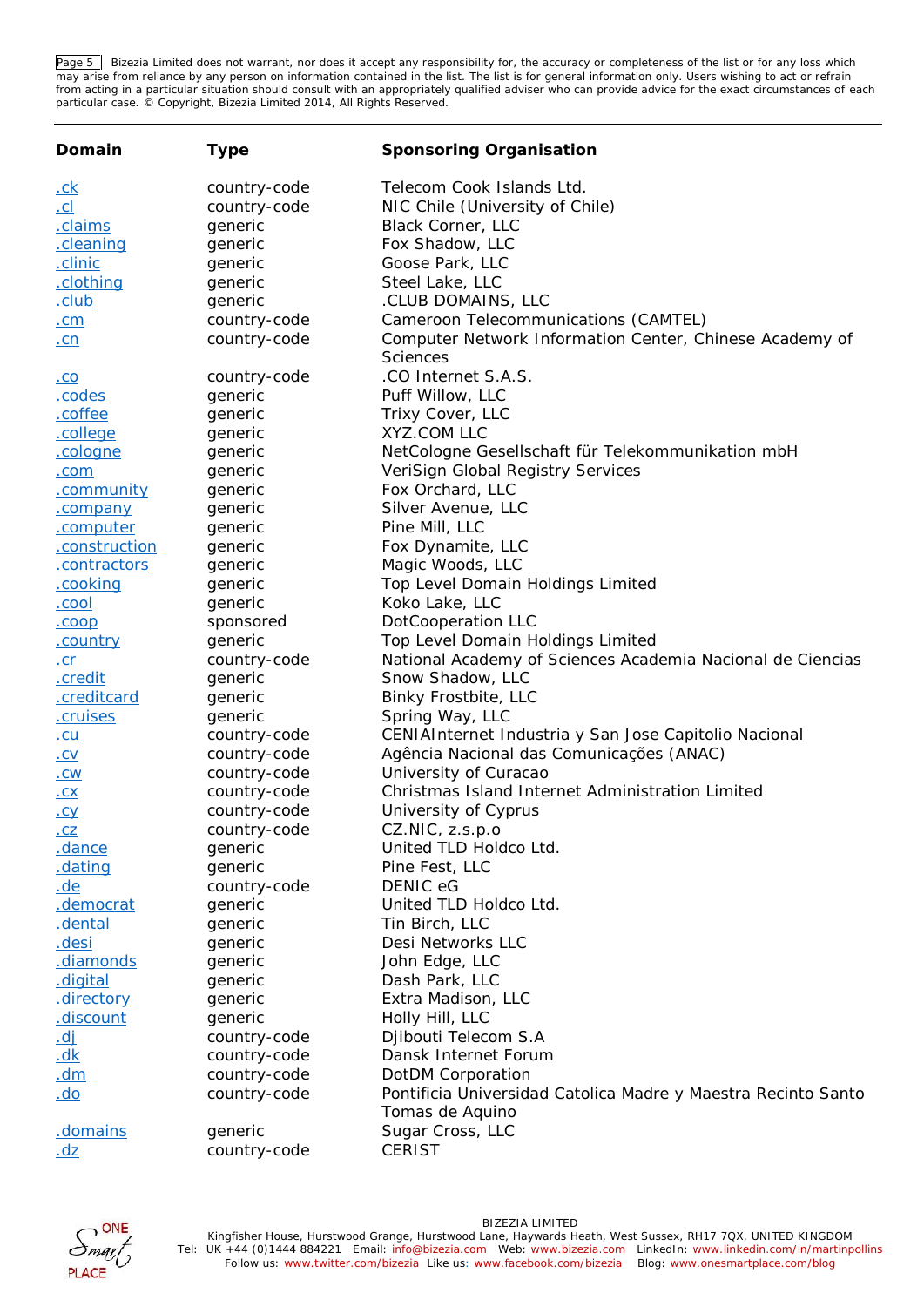Page 6 | Bizezia Limited does not warrant, nor does it accept any responsibility for, the accuracy or completeness of the list or for any loss which may arise from reliance by any person on information contained in the list. The list is for general information only. Users wishing to act or refrain from acting in a particular situation should consult with an appropriately qualified adviser who can provide advice for the exact circumstances of each particular case. © Copyright, Bizezia Limited 2014, All Rights Reserved.

| Domain           | Type         | Sponsoring Organisation                                                |
|------------------|--------------|------------------------------------------------------------------------|
| <u>.ec</u>       | country-code | NIC.EC (NICEC) S.A.                                                    |
| <u>.edu</u>      | sponsored    | <b>EDUCAUSE</b>                                                        |
| education.       | generic      | Brice Way, LLC                                                         |
| ee.              | country-code | Eesti Interneti Sihtasutus (EIS)                                       |
| . <sub>eg</sub>  | country-code | Egyptian Universities Network (EUN) Supreme Council of<br>Universities |
| <u>.eh</u>       | country-code | Not assigned                                                           |
| <u>.email</u>    | generic      | Spring Madison, LLC                                                    |
| engineering      | generic      | Romeo Canyon                                                           |
| .enterprises     | generic      | Snow Oaks, LLC                                                         |
| .equipment       | generic      | Corn Station, LLC                                                      |
| .er              | country-code | Eritrea Telecommunication Services Corporation (EriTel)                |
| . e <sub>S</sub> | country-code | Red.es                                                                 |
| estate           | generic      | Trixy Park, LLC                                                        |
| <u>.et</u>       | country-code | Ethio telecom                                                          |
| .eu              | country-code | EURid vzw/asbl                                                         |
| .eus             | generic      | Puntueus Fundazioa                                                     |
| <u>.events</u>   | generic      | Pioneer Maple, LLC                                                     |
| exchange         | generic      | Spring Falls, LLC                                                      |
| .expert          | generic      | Magic Pass, LLC                                                        |
| <u>.exposed</u>  | generic      | Victor Beach, LLC                                                      |
| <u>.fail</u>     | generic      | Atomic Pipe, LLC                                                       |
| .farm            | generic      | Just Maple, LLC                                                        |
| .feedback        | generic      | Top Level Spectrum, Inc.                                               |
| <u>fi.</u>       | country-code | Finnish Communications Regulatory Authority                            |
| finance          | generic      | Cotton Cypress, LLC                                                    |
| financial.       | generic      | Just Cover, LLC                                                        |
| fish.            | generic      | Fox Woods, LLC                                                         |
| fishing.         | generic      | Top Level Domain Holdings Limited                                      |
| fitness.         | generic      | Brice Orchard, LLC                                                     |
| <u>.fj</u>       | country-code | The University of the South Pacific IT Services                        |
| <u>.fk</u>       | country-code | <b>Falkland Islands Government</b>                                     |
| .flights         | generic      | Fox Station, LLC                                                       |
| .florist         | generic      | Half Cypress, LLC                                                      |
| <u>.fm</u>       | country-code | FSM Telecommunications Corporation                                     |
| <u>.fo</u>       | country-code | FO Council                                                             |
| .600             | generic      | Charleston Road Registry Inc.                                          |
| .foundation      | generic      | John Dale, LLC                                                         |
| <u>.fr</u>       | country-code | AFNIC (NIC France) - Immeuble International                            |
| frogans.         | generic      | OP3FT                                                                  |
| .fund            | generic      | John Castle, LLC                                                       |
| .furniture       | generic      | Lone Fields, LLC                                                       |
| .futbol          | generic      | United TLD Holdco, Ltd.                                                |
| .ga              | country-code | Agence Nationale des Infrastructures Numériques et des                 |
|                  |              | Fréquences (ANINF)                                                     |
| .gal             | generic      | Asociación puntoGAL                                                    |
| .gallery         | generic      | Sugar House, LLC                                                       |
| <u>.gb</u>       | country-code | Reserved Domain - IANA                                                 |
| <u>.gd</u>       | country-code | The National Telecommunications Regulatory Commission                  |
|                  |              | (NTRC)                                                                 |
| <u>.ge</u>       | country-code | Caucasus Online                                                        |
| . <u>qf</u>      | country-code | Net Plus                                                               |
| .99              | country-code | Island Networks Ltd.                                                   |

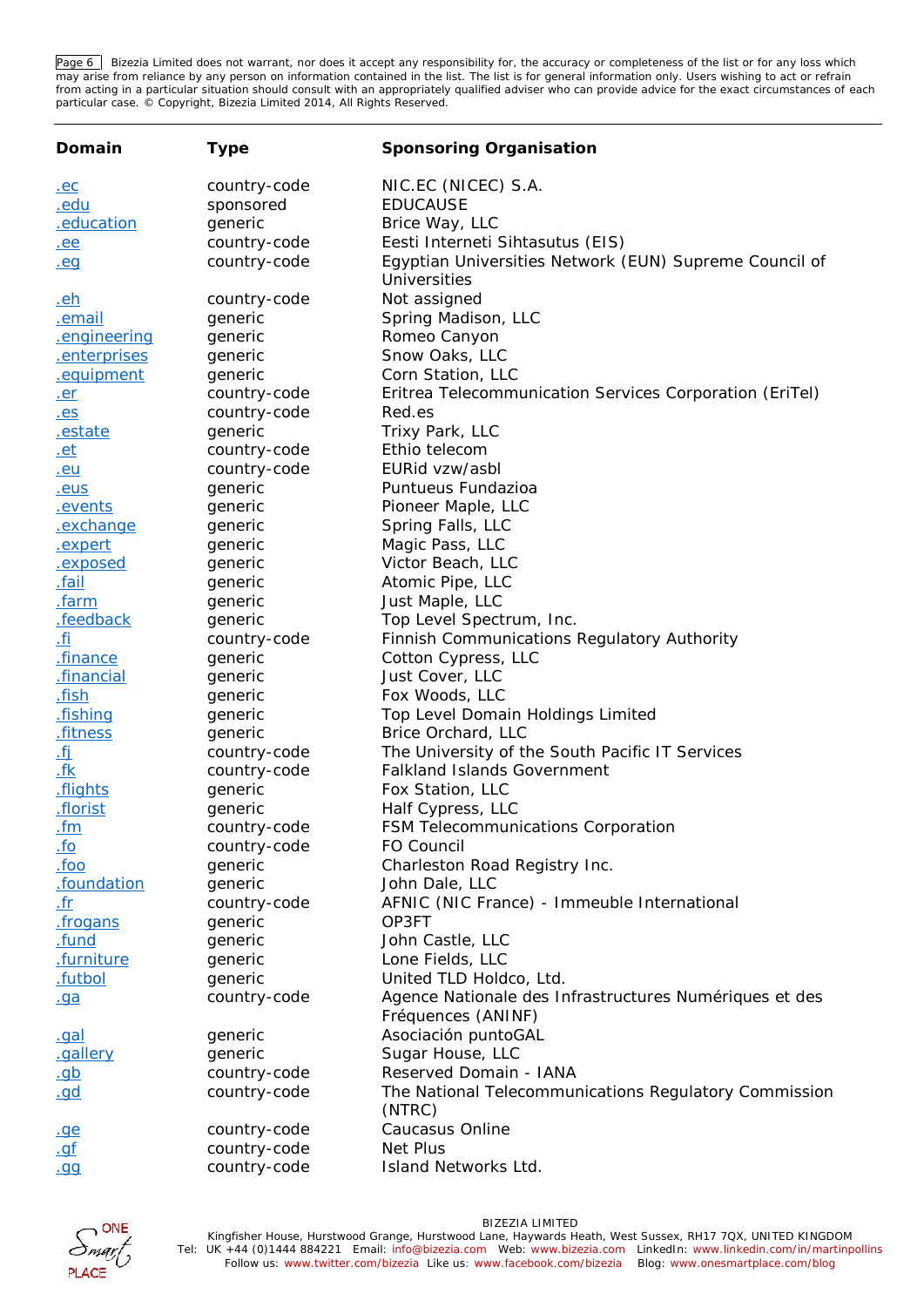Page 7 | Bizezia Limited does not warrant, nor does it accept any responsibility for, the accuracy or completeness of the list or for any loss which may arise from reliance by any person on information contained in the list. The list is for general information only. Users wishing to act or refrain from acting in a particular situation should consult with an appropriately qualified adviser who can provide advice for the exact circumstances of each particular case. © Copyright, Bizezia Limited 2014, All Rights Reserved.

| Domain            | Type         | Sponsoring Organisation                                                        |
|-------------------|--------------|--------------------------------------------------------------------------------|
| <u>.gi</u>        | country-code | Sapphire Networks                                                              |
| <u>.gift</u>      | generic      | Uniregistry, Corp.                                                             |
| <u>.gl</u>        | country-code | TELE Greenland A/S                                                             |
| <u>.glass</u>     | generic      | Black Cover, LLC                                                               |
| .globo            | generic      | Globo Comunicação e Participações S.A                                          |
| . <sub>gm</sub>   | country-code | <b>GM-NIC</b>                                                                  |
| .gmo              | generic      | GMO Internet, Inc.                                                             |
| <u>.gn</u>        | country-code | Centre National des Sciences Halieutiques de Boussoura                         |
| .gop              | generic      | Republican State Leadership Committee, Inc.                                    |
| <u>.gov</u>       | sponsored    | General Services Administration Attn: QTDC, 2E08 (.gov<br>Domain Registration) |
| q                 | country-code | Networking Technologies Group                                                  |
| .00               | country-code | <b>GETESA</b>                                                                  |
| $q_{\text{C}}$    | country-code | <b>ICS-FORTH GR</b>                                                            |
| .graphics         | generic      | Over Madison, LLC                                                              |
| .gratis           | generic      | Pioneer Tigers, LLC                                                            |
| <u>.gripe</u>     | generic      | Corn Sunset, LLC                                                               |
| <u>.gs</u>        | country-code | Government of South Georgia and South Sandwich Islands<br>(GSGSSI)             |
| <u>.gt</u>        | country-code | Universidad del Valle de Guatemala                                             |
| <u>.gu</u>        | country-code | University of Guam Computer Center                                             |
| .guide            | generic      | Snow Moon, LLC                                                                 |
| .guitars          | generic      | Uniregistry, Corp.                                                             |
| .guru             | generic      | Pioneer Cypress, LLC                                                           |
| <u>.gw</u>        | country-code | Fundação IT & MEDIA Universidade de Bissao                                     |
| <u>.gy</u>        | country-code | University of Guyana                                                           |
| haus.             | generic      | United TLD Holdco, LTD.                                                        |
| <u>hiphop</u>     | generic      | Uniregistry, Corp.                                                             |
| <u>.hk</u>        | country-code | Hong Kong Internet Registration Corporation Ltd.                               |
| <u>.hm</u>        | country-code | HM Domain Registry                                                             |
| .hn               | country-code | Red de Desarrollo Sostenible Honduras                                          |
| <u>holdings</u>   | generic      | John Madison, LLC                                                              |
| <u>.holiday</u>   | generic      | Goose Woods, LLC                                                               |
| <u>.horse</u>     | generic      | Top Level Domain Holdings Limited                                              |
| <u>.house</u>     | generic      | Sugar Park, LLC                                                                |
| <u>.hr</u>        | country-code | CARNet - Croatian Academic and Research Network                                |
| <u>.ht</u>        | country-code | Consortium FDS/RDDH                                                            |
| <u>.hu</u>        | country-code | Council of Hungarian Internet Providers (CHIP)                                 |
| <u>id.</u>        | country-code | Perkumpulan Pengelola Nama Domain Internet Indonesia<br>(PANDI)                |
| <u>.ie</u>        | country-code | University College Dublin Computing Services Computer<br>Centre                |
| <u>.il</u>        | country-code | Internet Society of Israel                                                     |
| <u>.im</u>        | country-code | Isle of Man Government                                                         |
| .immobilien       | generic      | United TLD Holdco Ltd.                                                         |
| <u>.in</u>        | country-code | National Internet Exchange of India                                            |
| industries.       | generic      | Outer House, LLC                                                               |
| .info             | generic      | Afilias Limited                                                                |
| <u>.institute</u> | generic      | Outer Maple, LLC                                                               |
| <u>.insure</u>    | generic      | Pioneer Willow, LLC                                                            |
| <u>.int</u>       | sponsored    | Internet Assigned Numbers Authority                                            |
| .international    | generic      | Wild Way, LLC                                                                  |

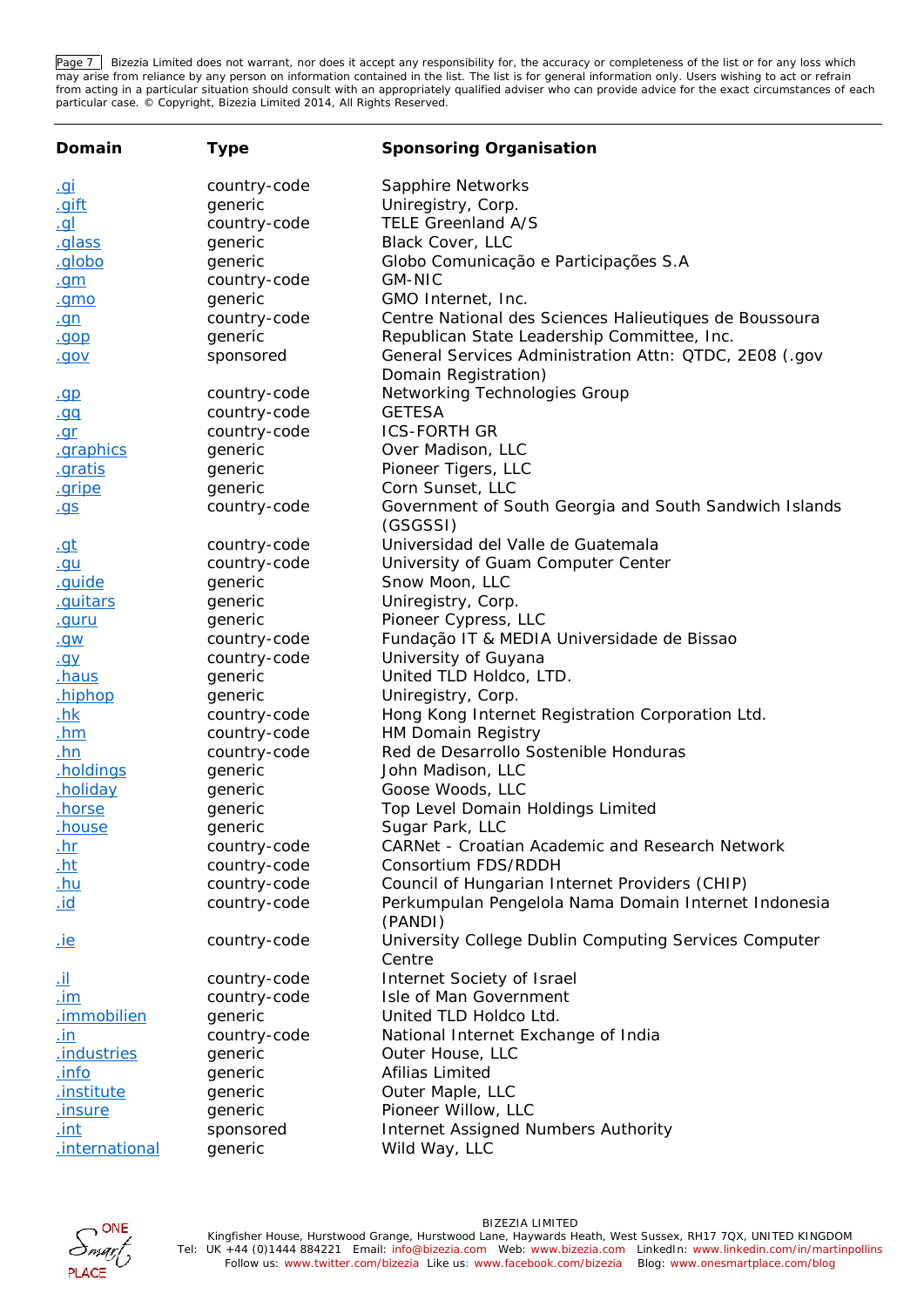Page 8 | Bizezia Limited does not warrant, nor does it accept any responsibility for, the accuracy or completeness of the list or for any loss which may arise from reliance by any person on information contained in the list. The list is for general information only. Users wishing to act or refrain from acting in a particular situation should consult with an appropriately qualified adviser who can provide advice for the exact circumstances of each particular case. © Copyright, Bizezia Limited 2014, All Rights Reserved.

| Domain                  | Type         | Sponsoring Organisation                                                              |
|-------------------------|--------------|--------------------------------------------------------------------------------------|
| .investments            | generic      | Holly Glen, LLC                                                                      |
| <u>io.</u>              | country-code | IO Top Level Domain Registry Cable and Wireless                                      |
| <u>iq</u>               | country-code | Communications and Media Commission (CMC)                                            |
| $\underline{\text{ir}}$ | country-code | Institute for Research in Fundamental Sciences                                       |
| <u>is</u>               | country-code | ISNIC - Internet Iceland Itd.                                                        |
| <u>.it</u>              | country-code | <b>IIT - CNR</b>                                                                     |
| <u>je</u>               | country-code | Island Networks (Jersey) Ltd.                                                        |
| <u>.jetzt</u>           | generic      | New TLD Company AB                                                                   |
| <u>.jm</u>              | country-code | University of West Indies                                                            |
| <u>io.</u>              | country-code | National Information Technology Center (NITC)                                        |
| .jobs                   | sponsored    | <b>Employ Media LLC</b>                                                              |
| <u>.jp</u>              | country-code | Japan Registry Services Co., Ltd.                                                    |
| .juegos                 | generic      | Uniregistry, Corp.                                                                   |
| kaufen.                 | generic      | United TLD Holdco Ltd.                                                               |
| <u>.ke</u>              | country-code | Kenya Network Information Center (KeNIC)                                             |
| <u>.kg</u>              | country-code | AsiaInfo Telecommunication Enterprise                                                |
| <u>.kh</u>              | country-code | Ministry of Post and Telecommunications                                              |
| <u>.ki</u>              | country-code | Ministry of Communications, Transport, and Tourism                                   |
|                         |              | Development                                                                          |
| <u>.kim</u>             | generic      | Afilias Limited                                                                      |
| .kitchen                | generic      | Just Goodbye, LLC                                                                    |
| .kiwi                   | generic      | DOT KIWI LIMITED                                                                     |
| <u>.km</u>              | country-code | Comores Telecom                                                                      |
| <u>.kn</u>              | country-code | Ministry of Finance, Sustainable Development Information &<br>Technology             |
| <u>.koeln</u>           | generic      | NetCologne Gesellschaft für Telekommunikation mbH                                    |
| $\underline{k}$         | country-code | Star Joint Venture Company                                                           |
| $\underline{kr}$        | country-code | Korea Internet & Security Agency (KISA)                                              |
| .kred                   | generic      | KredTLD Pty Ltd                                                                      |
| <u>.kw</u>              | country-code | Ministry of Communications                                                           |
| <u>.ky</u>              | country-code | The Information and Communications Technology Authority                              |
| <u>.kz</u>              | country-code | Association of IT Companies of Kazakhstan                                            |
| $\underline{la}$        | country-code | Lao National Internet Committee (LANIC), Ministry of Posts<br>and Telecommunications |
| .land                   | generic      | Pine Moon, LLC                                                                       |
| <u>lb.</u>              | country-code | American University of Beirut Computing and Networking<br>Services                   |
| <u>.lc</u>              | country-code | University of Puerto Rico                                                            |
| lease.                  | generic      | Victor Trail, LLC                                                                    |
| <u>.li</u>              | country-code | Universitaet Liechtenstein                                                           |
| <u>life</u>             | generic      | Trixy Oaks, LLC                                                                      |
| lighting                | generic      | John McCook, LLC                                                                     |
| .limited                | generic      | Big Fest, LLC                                                                        |
| <u>limo.</u>            | generic      | Hidden Frostbite, LLC                                                                |
| <u>link.</u>            | generic      | Uniregistry, Corp.                                                                   |
| <u>.lk</u>              | country-code | Council for Information Technology LK Domain Registrar                               |
| <u>.loans</u>           | generic      | June Woods, LLC                                                                      |
| .london                 | generic      | Dot London Domains Limited                                                           |
| <u>.Ir</u>              | country-code | Data Technology Solutions, Inc.                                                      |
| <u>ls</u>               | country-code | National University of Lesotho                                                       |
| <u>.lt</u>              | country-code | Kaunas University of Technology                                                      |
| <u>.lu</u>              | country-code | <b>RESTENA</b>                                                                       |

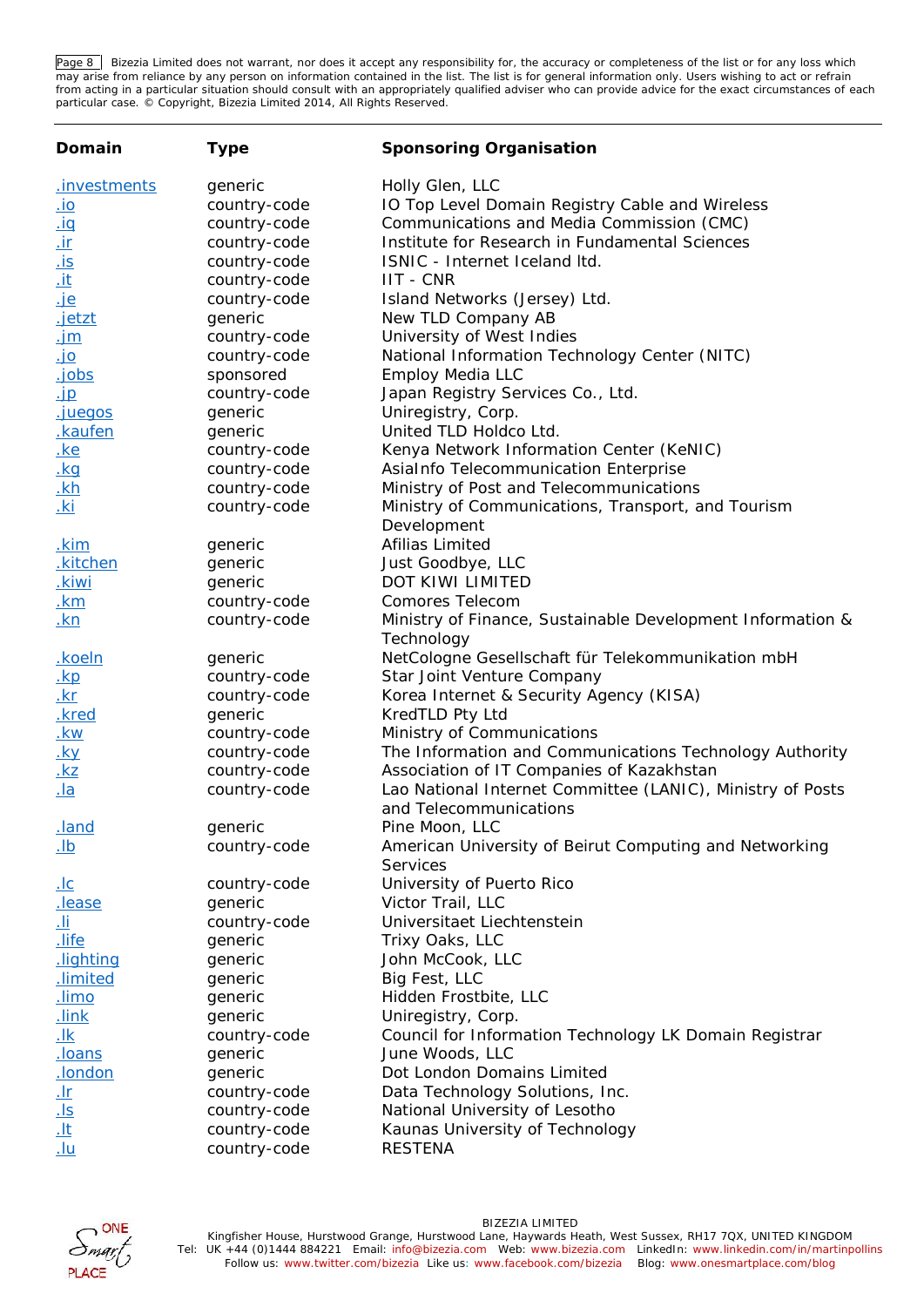Page 9 | Bizezia Limited does not warrant, nor does it accept any responsibility for, the accuracy or completeness of the list or for any loss which may arise from reliance by any person on information contained in the list. The list is for general information only. Users wishing to act or refrain from acting in a particular situation should consult with an appropriately qualified adviser who can provide advice for the exact circumstances of each particular case. © Copyright, Bizezia Limited 2014, All Rights Reserved.

| Domain             | Type               | Sponsoring Organisation                                                                                     |
|--------------------|--------------------|-------------------------------------------------------------------------------------------------------------|
| <u>.luxe</u>       | generic            | Top Level Domain Holdings Limited                                                                           |
| <u>.luxury</u>     | generic            | Luxury Partners LLC                                                                                         |
| <u>.lv</u>         | country-code       | University of Latvia Institute of Mathematics and Computer<br>Science Department of Network Solutions (DNS) |
| <u>. Іу</u>        | country-code       | General Post and Telecommunication Company                                                                  |
| <u>.ma</u>         | country-code       | Agence Nationale de Réglementation des Télécommunications<br>(ANRT)                                         |
| <u>management.</u> | generic            | John Goodbye, LLC                                                                                           |
| .mango             | generic            | PUNTO FA S.L.                                                                                               |
| .marketing         | generic            | Fern Pass, LLC                                                                                              |
| <u>.mc</u>         | country-code       | Gouvernement de Monaco Direction des Communications                                                         |
|                    |                    | Electroniques                                                                                               |
| <u>.md</u>         | country-code       | MoldData S.E.                                                                                               |
| .me                | country-code       | Government of Montenegro                                                                                    |
| .media             | generic            | Grand Glen, LLC                                                                                             |
| meet               | generic            | Afilias Limited                                                                                             |
| .menu              | generic            | Wedding TLD2, LLC                                                                                           |
| <u>.mf</u>         | country-code       | Not assigned                                                                                                |
| .mq                | country-code       | NIC-MG (Network Information Center Madagascar)                                                              |
| .mh                | country-code       | Office of the Cabinet                                                                                       |
| <u>.miami</u>      | generic            | Top Level Domain Holdings Limited                                                                           |
| <u>.mil</u>        | sponsored          | DoD Network Information Center                                                                              |
| $\mathbf{m}$       | country-code       | Ministry of Foreign Affairs                                                                                 |
| <u>.ml</u>         | country-code       | Agence des Technologies de l'Information et de la<br>Communication                                          |
| .mm                | country-code       | Ministry of Communications, Posts & Telegraphs                                                              |
| <u>.mn</u>         | country-code       | Datacom Co., Ltd.                                                                                           |
| .mo                | country-code       | Bureau of Telecommunications Regulation (DSRT)                                                              |
| <u>.mobi</u>       | sponsored          | Afilias Technologies Limited dba dotMobi                                                                    |
| moda               | generic            | United TLD Holdco Ltd.                                                                                      |
| .moe               | generic            | Interlink Co., Ltd.                                                                                         |
| <u>.monash</u>     | generic            | Monash University                                                                                           |
| .moscow            | generic            | Foundation for Assistance for Internet Technologies and                                                     |
|                    |                    | Infrastructure Development (FAITID)                                                                         |
| .mp                | country-code       | Saipan Datacom, Inc.                                                                                        |
| .mq                | country-code       | MEDIASERV                                                                                                   |
| .mr                | country-code       | University of Nouakchott                                                                                    |
| <u>.ms</u>         | country-code       | MNI Networks Ltd.                                                                                           |
| <u>.mt</u>         | country-code       | NIC (Malta)                                                                                                 |
| <u>.mu</u>         | country-code       | Internet Direct Ltd                                                                                         |
| <u>.museum</u>     | sponsored          | Museum Domain Management Association                                                                        |
| <u>.mv</u>         | country-code       | Dhiraagu Pvt. Ltd. (DHIVEHINET)                                                                             |
| .mw                | country-code       | Malawi Sustainable Development Network Programme (Malawi<br>SDNP)                                           |
| <u>.mx</u>         | country-code       | NIC-Mexico ITESM - Campus Monterrey                                                                         |
| .my                | country-code       | <b>MYNIC Berhad</b>                                                                                         |
| <u>.mz</u>         | country-code       | Centro de Informatica de Universidade Eduardo Mondlane                                                      |
| <u>.na</u>         | country-code       | Namibian Network Information Center                                                                         |
| <u>.nagoya</u>     | generic            | GMO Registry, Inc.                                                                                          |
| name.              | generic-restricted | VeriSign Information Services, Inc.                                                                         |
| <u>.nc</u>         | country-code       | Office des Postes et Telecommunications                                                                     |
| .ne                | country-code       | SONITEL                                                                                                     |
| <u>.net</u>        | generic            | VeriSign Global Registry Services                                                                           |

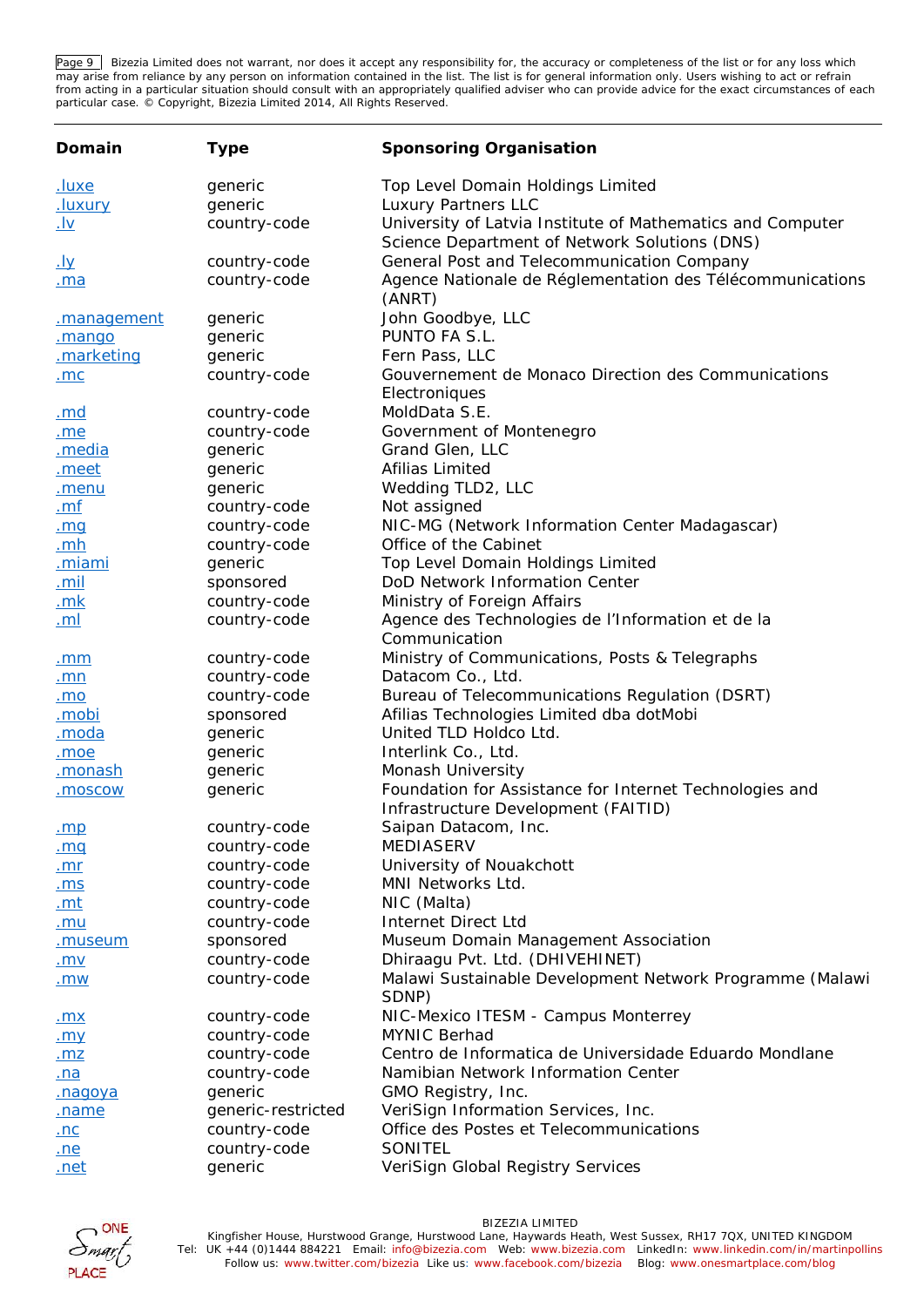Page 10 Bizezia Limited does not warrant, nor does it accept any responsibility for, the accuracy or completeness of the list or for any loss which may arise from reliance by any person on information contained in the list. The list is for general information only. Users wishing to act or refrain from acting in a particular situation should consult with an appropriately qualified adviser who can provide advice for the exact circumstances of each particular case. © Copyright, Bizezia Limited 2014, All Rights Reserved.

| Domain                              | Type                    | Sponsoring Organisation                                                                 |
|-------------------------------------|-------------------------|-----------------------------------------------------------------------------------------|
| <u>.neustar</u>                     | generic                 | NeuStar, Inc.                                                                           |
| <u>.nf</u>                          | country-code            | Norfolk Island Data Services                                                            |
| <u>.ng</u>                          | country-code            | Nigeria Internet Registration Association                                               |
| <u>.ni</u>                          | country-code            | Universidad Nacional del Ingernieria Centro de Computo                                  |
| <u>ninja</u>                        | generic                 | United TLD Holdco Ltd.                                                                  |
| <u>.nl</u>                          | country-code            | SIDN (Stichting Internet Domeinregistratie Nederland)                                   |
| <u>.no</u>                          | country-code            | UNINETT Norid A/S                                                                       |
| <u>.np</u>                          | country-code            | Mercantile Communications Pvt. Ltd.                                                     |
| <u>.nr</u>                          | country-code            | <b>CENPAC NET</b>                                                                       |
| <u>.nu</u>                          | country-code            | The IUSN Foundation                                                                     |
| <u>.nyc</u>                         | generic                 | The City of New York by and through the New York City                                   |
|                                     |                         | Department of Information Technology & Telecommunications                               |
| <u>.nz</u>                          | country-code            | InternetNZ                                                                              |
| .okinawa                            | generic                 | BusinessRalliart inc.                                                                   |
| <u>.om</u>                          | country-code            | Telecommunications Regulatory Authority (TRA)                                           |
| <u>.onl</u>                         | generic                 | I-REGISTRY Ltd., Niederlassung Deutschland                                              |
| .org                                | generic                 | Public Interest Registry (PIR)<br>Universidad Tecnologica de Panama                     |
| $\underline{\mathsf{pa}}$<br>.paris | country-code<br>generic | City of Paris                                                                           |
| .partners                           | generic                 | Magic Glen, LLC                                                                         |
| .parts                              | generic                 | Sea Goodbye, LLC                                                                        |
| .pe                                 | country-code            | Red Cientifica Peruana                                                                  |
| <u>.pf</u>                          | country-code            | Gouvernement de la Polynésie française                                                  |
| pq                                  | country-code            | PNG DNS Administration Vice Chancellors Office The Papua                                |
|                                     |                         | New Guinea University of Technology                                                     |
| <u>.ph</u>                          | country-code            | PH Domain Foundation                                                                    |
| .photo                              | generic                 | Uniregistry, Corp.                                                                      |
| .photography                        | generic                 | Sugar Glen, LLC                                                                         |
| .photos                             | generic                 | Sea Corner, LLC                                                                         |
| <u>pics</u>                         | generic                 | Uniregistry, Corp.                                                                      |
| .pictures                           | generic                 | Foggy Sky, LLC                                                                          |
| .pink                               | generic                 | Afilias Limited                                                                         |
| .pk                                 | country-code            | <b>PKNIC</b>                                                                            |
| $\underline{\mathsf{p}}$            | country-code            | Research and Academic Computer Network                                                  |
| .plumbing                           | generic                 | Spring Tigers, LLC                                                                      |
| .pm                                 | country-code            | AFNIC (NIC France) - Immeuble International                                             |
| $.$ pn                              | country-code            | Pitcairn Island Administration                                                          |
| <u>.post</u>                        | sponsored               | Universal Postal Union                                                                  |
| $p_{r}$                             | country-code            | Gauss Research Laboratory Inc.                                                          |
| .pro                                | generic-restricted      | Registry Services Corporation dba RegistryPro                                           |
| .productions                        | generic                 | Magic Birch, LLC                                                                        |
| .properties                         | generic                 | Big Pass, LLC                                                                           |
| $.$ ps                              | country-code            | Ministry Of Telecommunications & Information Technology,<br>Government Computer Center. |
| .pt                                 | country-code            | Associação DNS.PT                                                                       |
| <u>.pub</u>                         | generic                 | United TLD Holdco Ltd.                                                                  |
| .pw                                 | country-code            | Micronesia Investment and Development Corporation                                       |
| <u>.py</u>                          | country-code            | NIC-PY                                                                                  |
| .qa                                 | country-code            | The Supreme Council of Information and Communication<br>Technology (ictQATAR)           |

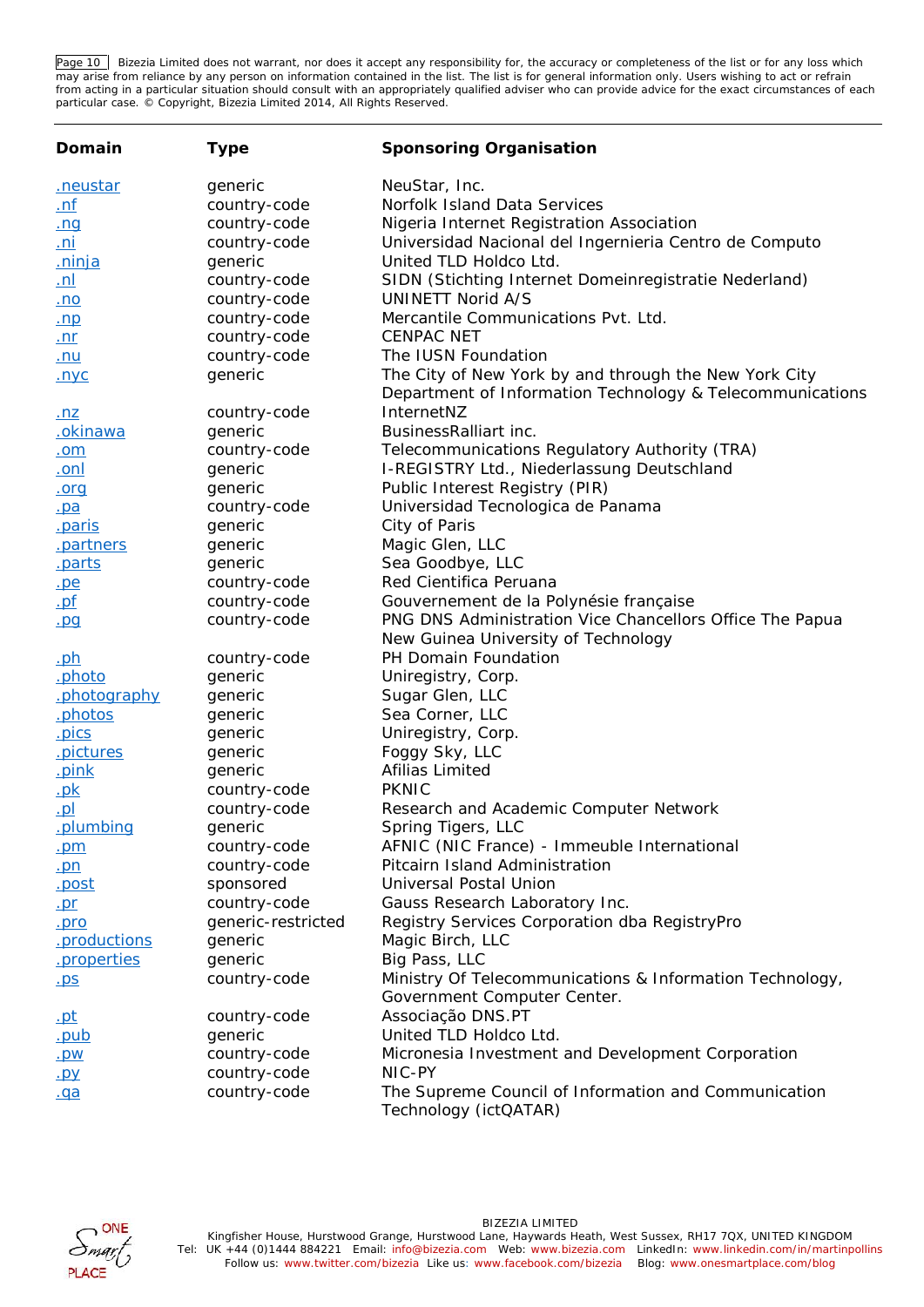Page 11 Bizezia Limited does not warrant, nor does it accept any responsibility for, the accuracy or completeness of the list or for any loss which may arise from reliance by any person on information contained in the list. The list is for general information only. Users wishing to act or refrain from acting in a particular situation should consult with an appropriately qualified adviser who can provide advice for the exact circumstances of each particular case. © Copyright, Bizezia Limited 2014, All Rights Reserved.

| Domain                         | Type         | Sponsoring Organisation                                                   |
|--------------------------------|--------------|---------------------------------------------------------------------------|
| .gpon                          | generic      | dotCOOL, Inc.                                                             |
| .quebec                        | generic      | PointQuébec Inc                                                           |
| <u>.re</u>                     | country-code | AFNIC (NIC France) - Immeuble International                               |
| .recipes                       | generic      | Grand Island, LLC                                                         |
| .red                           | generic      | Afilias Limited                                                           |
| .reisen                        | generic      | New Cypress, LLC                                                          |
| .ren                           | generic      | Beijing Qianxiang Wangjing Technology Development Co., Ltd.               |
| .rentals                       | generic      | Big Hollow, LLC                                                           |
| .repair                        | generic      | Lone Sunset, LLC                                                          |
| .report                        | generic      | Binky Glen, LLC                                                           |
| .rest                          | generic      | Punto 2012 Sociedad Anonima Promotora de Inversion de<br>Capital Variable |
| .reviews                       | generic      | United TLD Holdco, Ltd.                                                   |
| .rich                          | generic      | I-REGISTRY Ltd., Niederlassung Deutschland                                |
| <u>.ro</u>                     | country-code | National Institute for R&D in Informatics                                 |
| .rocks                         | generic      | United TLD Holdco, LTD.                                                   |
| <u>rodeo</u>                   | generic      | Top Level Domain Holdings Limited                                         |
| <u>.rs</u>                     | country-code | Serbian National Register of Internet Domain Names (RNIDS)                |
| <u>.ru</u>                     | country-code | Coordination Center for TLD RU                                            |
| <u>.ruhr</u>                   | generic      | regiodot GmbH & Co. KG                                                    |
| <u>.rw</u>                     | country-code | Rwanda Information Communication and Technology                           |
|                                |              | Association (RICTA)                                                       |
| .ryukyu                        | generic      | BusinessRalliart inc.                                                     |
| .sa                            | country-code | Communications and Information Technology Commission                      |
| .saarland                      | generic      | dotSaarland GmbH                                                          |
| <u>.sb</u>                     | country-code | Solomon Telekom Company Limited                                           |
| .5C                            | country-code | VCS Pty Ltd                                                               |
| .schule                        | generic      | Outer Moon, LLC                                                           |
| .sd                            | country-code | Sudan Internet Society                                                    |
| .se                            | country-code | The Internet Infrastructure Foundation                                    |
| .services                      | generic      | Fox Castle, LLC                                                           |
| .sexy                          | generic      | Uniregistry, Corp.                                                        |
| .SQ                            | country-code | Singapore Network Information Centre (SGNIC) Pte Ltd                      |
| <u>.sh</u>                     | country-code | Government of St. Helena                                                  |
| <u>.shiksha</u>                | generic      | Afilias Limited                                                           |
| <u>shoes</u>                   | generic      | Binky Galley, LLC                                                         |
| <u>.si</u>                     | country-code | Academic and Research Network of Slovenia (ARNES)                         |
| .singles                       | generic      | Fern Madison, LLC                                                         |
| <u>.sj</u>                     | country-code | <b>UNINETT Norid A/S</b>                                                  |
| <u>.sk</u>                     | country-code | SK-NIC, a.s.                                                              |
| <u>.sl</u>                     | country-code | Sierratel                                                                 |
| <u>.sm</u>                     | country-code | Telecom Italia San Marino S.p.A.                                          |
| <u>.sn</u>                     | country-code | Universite Cheikh Anta Diop NIC Senegal                                   |
| <u>.so</u>                     | country-code | Ministry of Post and Telecommunications                                   |
| social                         | generic      | United TLD Holdco Ltd.                                                    |
| .sohu                          | generic      | Sohu.com Limited                                                          |
| .solar                         | generic      | Ruby Town, LLC                                                            |
| .solutions                     | generic      | Silver Cover, LLC                                                         |
| .soy                           | generic      | Charleston Road Registry Inc.                                             |
| $\underline{sr}$               | country-code | Telesur                                                                   |
| <u>.SS</u>                     | country-code | Not assigned                                                              |
| <u>.st</u>                     | country-code | Tecnisys                                                                  |
| $\underline{.} \underline{su}$ | country-code | Russian Institute for Development of Public Networks<br>(ROSNIIROS)       |

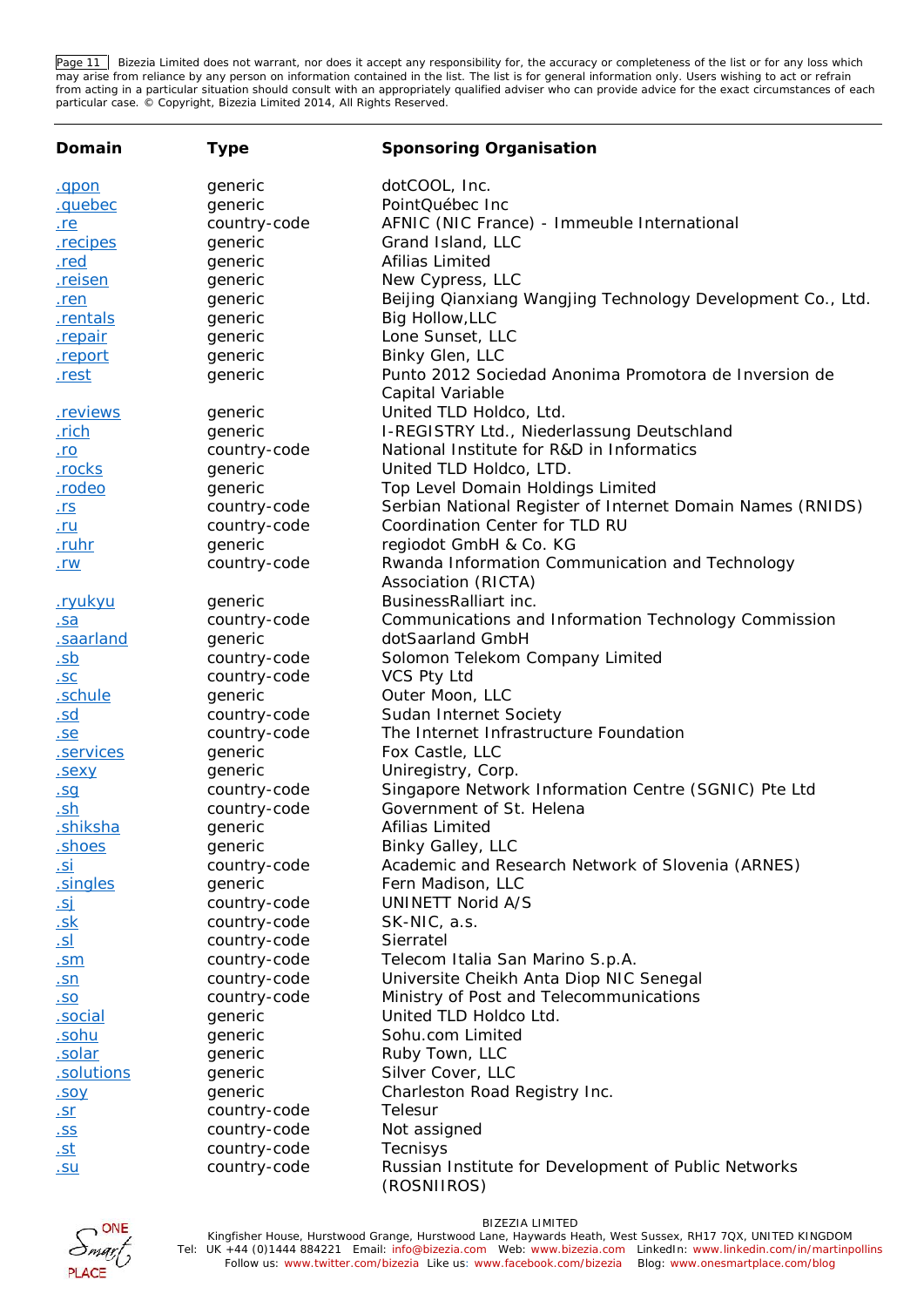Page 12 Bizezia Limited does not warrant, nor does it accept any responsibility for, the accuracy or completeness of the list or for any loss which may arise from reliance by any person on information contained in the list. The list is for general information only. Users wishing to act or refrain from acting in a particular situation should consult with an appropriately qualified adviser who can provide advice for the exact circumstances of each particular case. © Copyright, Bizezia Limited 2014, All Rights Reserved.

| Domain                                          | Type         | Sponsoring Organisation                                                                    |
|-------------------------------------------------|--------------|--------------------------------------------------------------------------------------------|
| .supplies                                       | generic      | Atomic Fields, LLC                                                                         |
| .supply                                         | generic      | Half Falls, LLC                                                                            |
| .support                                        | generic      | Grand Orchard, LLC                                                                         |
| .surgery                                        | generic      | Tin Avenue, LLC                                                                            |
| <u>.SV</u>                                      | country-code | <b>SVNet</b>                                                                               |
| <u>.SX</u>                                      | country-code | SX Registry SA B.V.                                                                        |
| <u>.sy</u>                                      | country-code | National Agency for Network Services (NANS)                                                |
| .systems                                        | generic      | Dash Cypress, LLC                                                                          |
| .5Z                                             | country-code | University of Swaziland Department of Computer Science                                     |
| .tattoo                                         | generic      | Uniregistry, Corp.                                                                         |
| <u>.tax</u>                                     | generic      | Storm Orchard, LLC                                                                         |
| <u>.tc</u>                                      | country-code | Melrex TC                                                                                  |
| <u>.td</u>                                      | country-code | Société des télécommunications du Tchad (SOTEL TCHAD)                                      |
| .technology                                     | generic      | Auburn Falls, LLC                                                                          |
| <u>.tel</u>                                     | sponsored    | Telnic Ltd.                                                                                |
| $\underline{.tf}$                               | country-code | AFNIC (NIC France) - Immeuble International                                                |
| $ty$                                            | country-code | Cafe Informatique et Telecommunications                                                    |
| $th$                                            | country-code | Thai Network Information Center Foundation                                                 |
| .tienda                                         | generic      | Victor Manor, LLC                                                                          |
| <u>tips</u>                                     | generic      | Corn Willow, LLC                                                                           |
|                                                 | country-code | Information Technology Center                                                              |
|                                                 | country-code | Telecommunication Tokelau Corporation (Teletok)                                            |
| $\frac{1}{1}$<br>$\frac{1}{1}$<br>$\frac{1}{1}$ | country-code | Ministry of Infrastructure Information and Technology Division                             |
| $tm$                                            | country-code | TM Domain Registry Ltd                                                                     |
| $tn$                                            | country-code | Agence Tunisienne d'Internet                                                               |
| $to$                                            | country-code | Government of the Kingdom of Tonga H.R.H. Crown Prince<br>Tupouto'a c/o Consulate of Tonga |
| today.                                          | generic      | Pearl Woods, LLC                                                                           |
| .tokyo                                          | generic      | GMO Registry, Inc.                                                                         |
| tools.                                          | generic      | Pioneer North, LLC                                                                         |
| <u>.town</u>                                    | generic      | Koko Moon, LLC                                                                             |
| <u>toys</u>                                     | generic      | Pioneer Orchard, LLC                                                                       |
| <u>.tp</u>                                      | country-code |                                                                                            |
| <u>.tr</u>                                      | country-code | Middle East Technical University Department of Computer                                    |
|                                                 |              | Engineering                                                                                |
| <u>.trade</u>                                   | generic      | Elite Registry Limited                                                                     |
| training                                        | generic      | Wild Willow, LLC                                                                           |
| .travel                                         | sponsored    | Tralliance Registry Management Company, LLC.                                               |
| <u>.tt</u>                                      | country-code | University of the West Indies Faculty of Engineering                                       |
| <u>.tv</u>                                      | country-code | Ministry of Finance and Tourism                                                            |
| <u>.tw</u>                                      | country-code | Taiwan Network Information Center (TWNIC)                                                  |
| <u>.tz</u>                                      | country-code | Tanzania Network Information Centre (tzNIC)                                                |
| <u>.ua</u>                                      | country-code | <b>Communication Systems Ltd</b>                                                           |
| .ug                                             | country-code | Uganda Online Ltd.                                                                         |
| <u>.uk</u>                                      | country-code | Nominet UK                                                                                 |
| .um                                             | country-code | Not assigned                                                                               |
| .university                                     | generic      | Little Station, LLC                                                                        |
| <u>.uno</u>                                     | generic      | Dot Latin LLC                                                                              |
| <u>.us</u>                                      | country-code | NeuStar, Inc.                                                                              |
| <u>.uy</u>                                      | country-code | SeCIU - Universidad de la Republica                                                        |
| $uz$                                            | country-code | Computerization and Information Technologies Developing<br>Center UZINFOCOM                |

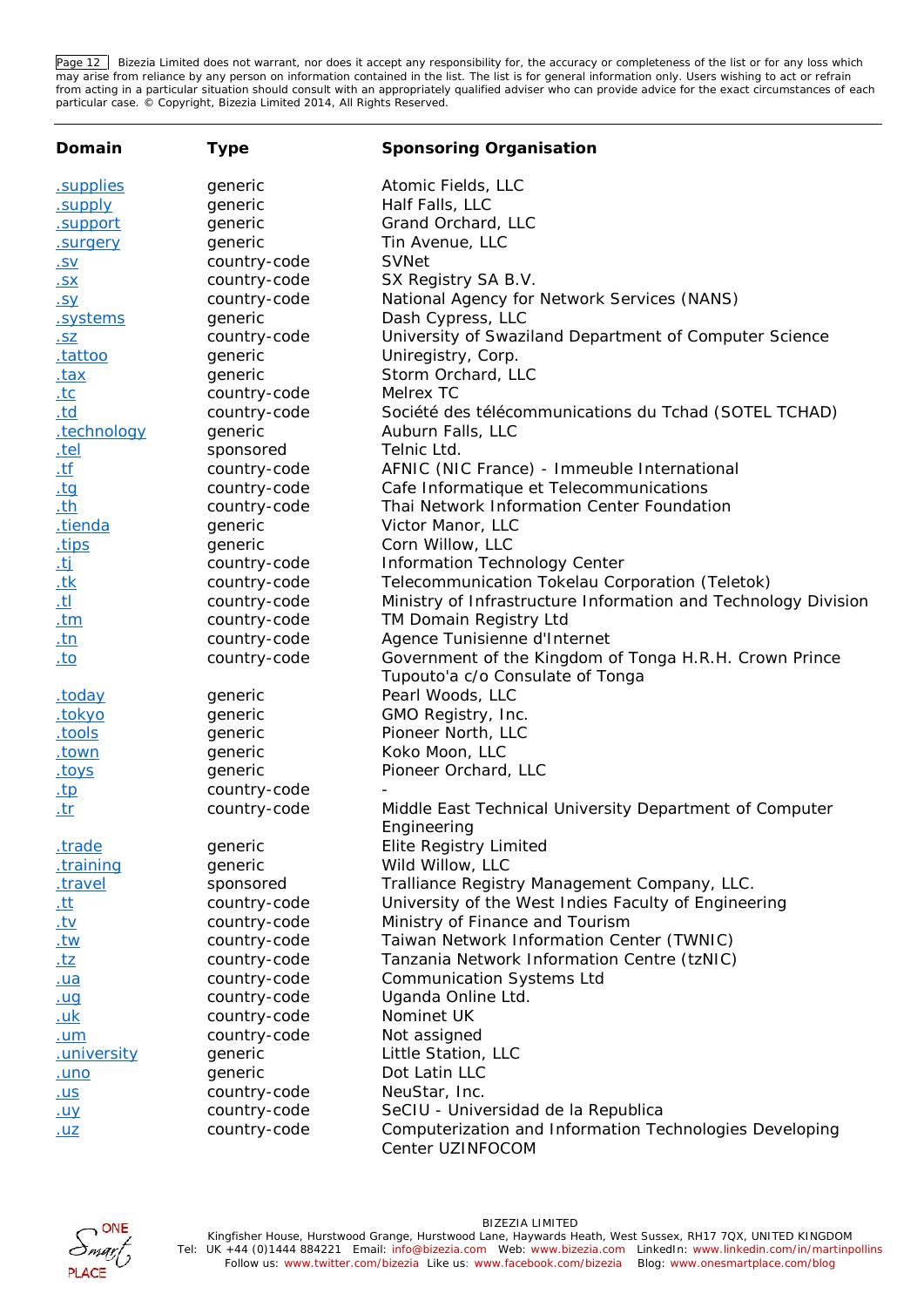Page 13 Bizezia Limited does not warrant, nor does it accept any responsibility for, the accuracy or completeness of the list or for any loss which may arise from reliance by any person on information contained in the list. The list is for general information only. Users wishing to act or refrain from acting in a particular situation should consult with an appropriately qualified adviser who can provide advice for the exact circumstances of each particular case. © Copyright, Bizezia Limited 2014, All Rights Reserved.

| Domain                | Type               | Sponsoring Organisation                                                                        |
|-----------------------|--------------------|------------------------------------------------------------------------------------------------|
| <u>.va</u>            | country-code       | Holy See Secretariat of State Department of<br>Telecommunications                              |
| .vacations            | generic            | Atomic Tigers, LLC                                                                             |
| .VC                   | country-code       | Ministry of Telecommunications, Science, Technology and                                        |
|                       |                    | Industry                                                                                       |
| <u>.ve</u>            | country-code       | Comisión Nacional de Telecomunicaciones (CONATEL)                                              |
| .vegas                | generic            | Dot Vegas, Inc.                                                                                |
| .ventures             | generic            | Binky Lake, LLC                                                                                |
| <u>.vg</u>            | country-code       | Telecommunications Regulatory Commission of the Virgin                                         |
|                       |                    | Islands                                                                                        |
| <u>.vi</u>            | country-code       | Virgin Islands Public Telcommunications System c/o COBEX                                       |
|                       |                    | <b>Internet Services</b>                                                                       |
| viajes                | generic            | Black Madison, LLC                                                                             |
| villas.               | generic            | New Sky, LLC                                                                                   |
| .vision               | generic            | Koko Station, LLC                                                                              |
| .vn                   | country-code       | Ministry of Information and Communications of Socialist                                        |
|                       |                    | Republic of Viet Nam                                                                           |
| vodka                 | generic            | Top Level Domain Holdings Limited                                                              |
| .vote                 | generic            | Monolith Registry LLC                                                                          |
| .voting               | generic            | Valuetainment Corp.<br>Monolith Registry LLC                                                   |
| <u>.voto</u>          | generic<br>generic | Ruby House, LLC                                                                                |
| voyage                | country-code       | Telecom Vanuatu Limited                                                                        |
| .vu                   | generic            | Zodiac Leo Limited                                                                             |
| wanq<br><u>.watch</u> | generic            | Sand Shadow, LLC                                                                               |
| .webcam               | generic            | dot Webcam Limited                                                                             |
| wed.                  | generic            | Atgron, Inc.                                                                                   |
| <u>.wf</u>            | country-code       | AFNIC (NIC France) - Immeuble International                                                    |
| <u>wien</u>           | generic            | punkt.wien GmbH                                                                                |
| <u>.wiki</u>          | generic            | Top Level Design, LLC                                                                          |
| works                 | generic            | Little Dynamite, LLC                                                                           |
| <u>.WS</u>            | country-code       | Government of Samoa Ministry of Foreign Affairs & Trade                                        |
| <u>.wtc</u>           | generic            | World Trade Centers Association, Inc.                                                          |
| .wtf                  | generic            | Hidden Way, LLC                                                                                |
| 测试                    | test               | Internet Assigned Numbers Authority                                                            |
| <u>परीक्षा</u>        | test               | Internet Assigned Numbers Authority                                                            |
| .集团                   | generic            | Eagle Horizon Limited                                                                          |
| .在线                   | generic            | TLD REGISTRY LIMITED                                                                           |
| .한국                   | country-code       | KISA (Korea Internet & Security Agency)                                                        |
| . ভারত                | country-code       | National Internet Exchange of India                                                            |
| <u>. বাংলা</u>        | country-code       | Not assigned                                                                                   |
| <u>.公益</u>            | generic            | China Organizational Name Administration Center                                                |
| .公司                   | generic            | Computer Network Information Center of Chinese Academy of                                      |
|                       |                    | Sciences (China Internet Network Information Center)                                           |
| .移动                   | generic            | Afilias Limited                                                                                |
| .我爱你                  | generic            | <b>Tycoon Treasure Limited</b>                                                                 |
|                       | generic            | Foundation for Assistance for Internet Technologies and<br>Infrastructure Development (FAITID) |
|                       | test               | Internet Assigned Numbers Authority                                                            |
|                       | country-code       | Association of IT Companies of Kazakhstan                                                      |

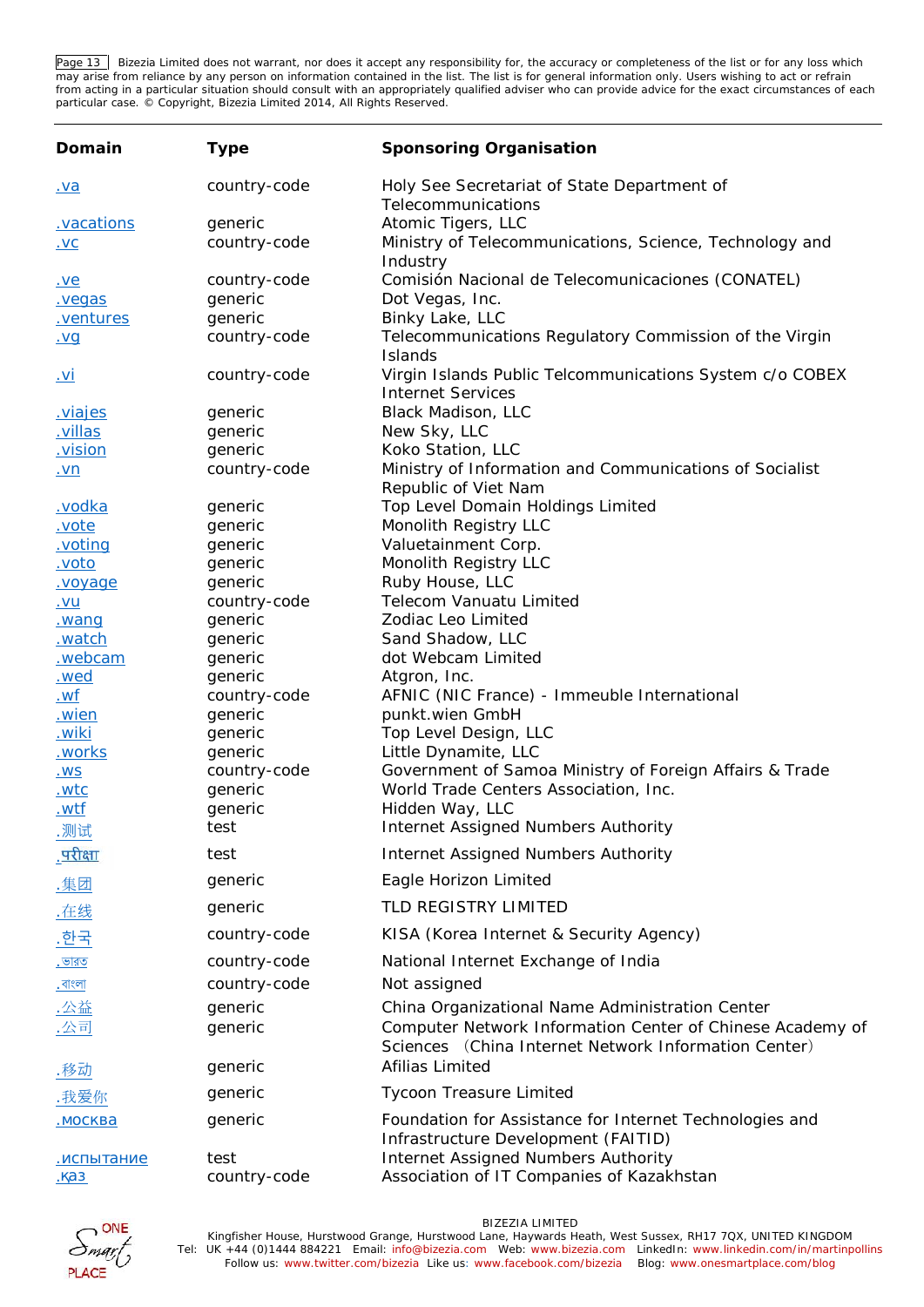Page 14 Bizezia Limited does not warrant, nor does it accept any responsibility for, the accuracy or completeness of the list or for any loss which may arise from reliance by any person on information contained in the list. The list is for general information only. Users wishing to act or refrain from acting in a particular situation should consult with an appropriately qualified adviser who can provide advice for the exact circumstances of each particular case. © Copyright, Bizezia Limited 2014, All Rights Reserved.

| Domain                                                                           | Type                                                                                                                             | Sponsoring Organisation                                                                                                                                                                                                                                                                                                                                                                           |
|----------------------------------------------------------------------------------|----------------------------------------------------------------------------------------------------------------------------------|---------------------------------------------------------------------------------------------------------------------------------------------------------------------------------------------------------------------------------------------------------------------------------------------------------------------------------------------------------------------------------------------------|
| .테스트                                                                             | generic<br>generic<br>country-code<br>test                                                                                       | <b>CORE Association</b><br><b>CORE Association</b><br>Serbian National Register of Internet Domain Names (RNIDS)<br>Internet Assigned Numbers Authority                                                                                                                                                                                                                                           |
| .삼성                                                                              | generic<br>generic                                                                                                               | <b>Public Interest Registry</b><br>SAMSUNG SDS CO., LTD                                                                                                                                                                                                                                                                                                                                           |
| சிங்கப்பூர்<br><u>.商城</u><br>中文网<br><u>.中信</u><br>.中国<br>.中國<br><u>ಿಬ್</u> ಲಾಂಡ್ | country-code<br>generic<br>generic<br>country-code<br>test<br>generic<br>generic<br>country-code<br>country-code<br>country-code | Singapore Network Information Centre (SGNIC) Pte Ltd<br>Zodiac Capricorn Limited<br>The Foundation for Network Initiatives "The Smart Internet"<br>Not assigned<br>Internet Assigned Numbers Authority<br>TLD REGISTRY LIMITED<br><b>CITIC Group Corporation</b><br>China Internet Network Information Center<br>China Internet Network Information Center<br>National Internet Exchange of India |
| . ලංකා<br>測試<br>.ભારત                                                            | country-code<br>test<br>country-code                                                                                             | LK Domain Registry<br>Internet Assigned Numbers Authority<br>National Internet Exchange of India                                                                                                                                                                                                                                                                                                  |
| <u>.भारत</u>                                                                     | country-code                                                                                                                     | National Internet Exchange of India                                                                                                                                                                                                                                                                                                                                                               |
| ى <i>ى</i> .<br><u>.பரிட்சை</u><br><u>.संगठन</u>                                 | test<br>test<br>generic                                                                                                          | Internet Assigned Numbers Authority<br>Internet Assigned Numbers Authority<br>Public Interest Registry                                                                                                                                                                                                                                                                                            |
| .网络                                                                              | generic                                                                                                                          | Computer Network Information Center of Chinese Academy of<br>Sciences (China Internet Network Information Center)                                                                                                                                                                                                                                                                                 |
| 香港<br>台湾<br>台灣                                                                   | country-code<br>country-code<br>test<br>test<br>country-code<br>country-code<br>country-code                                     | Ukrainian Network Information Centre (UANIC), Inc.<br>Hong Kong Internet Registration Corporation Ltd.<br>Internet Assigned Numbers Authority<br>Internet Assigned Numbers Authority<br>Taiwan Network Information Center (TWNIC)<br>Taiwan Network Information Center (TWNIC)<br>Datacom Co., Ltd                                                                                                |
|                                                                                  | country-code<br>country-code<br>country-code<br>country-code<br>generic                                                          | <b>CERIST</b><br>Telecommunications Regulatory Authority (TRA)<br>Institute for Research in Fundamental Sciences (IPM)<br>Telecommunications Regulatory Authority (TRA)<br><b>CORE Association</b>                                                                                                                                                                                                |
|                                                                                  | col country-code<br>country-code<br>country-code<br>country-code                                                                 | Not assigned<br>National Information Technology Center (NITC)<br>National Internet Exchange of India<br>Agence Nationale de Réglementation des Télécommunications<br>(ANRT)                                                                                                                                                                                                                       |
| · <mark>3</mark> 3<br>.机构<br>组织机构                                                | country-code<br>country-code<br>country-code<br>generic<br>country-code<br>generic<br>generic                                    | Communications and Information Technology Commission<br>Not assigned<br>MYNIC Berhad<br>International Domain Registry Pty. Ltd.<br>Not assigned<br>Public Interest Registry<br>Public Interest Registry                                                                                                                                                                                           |